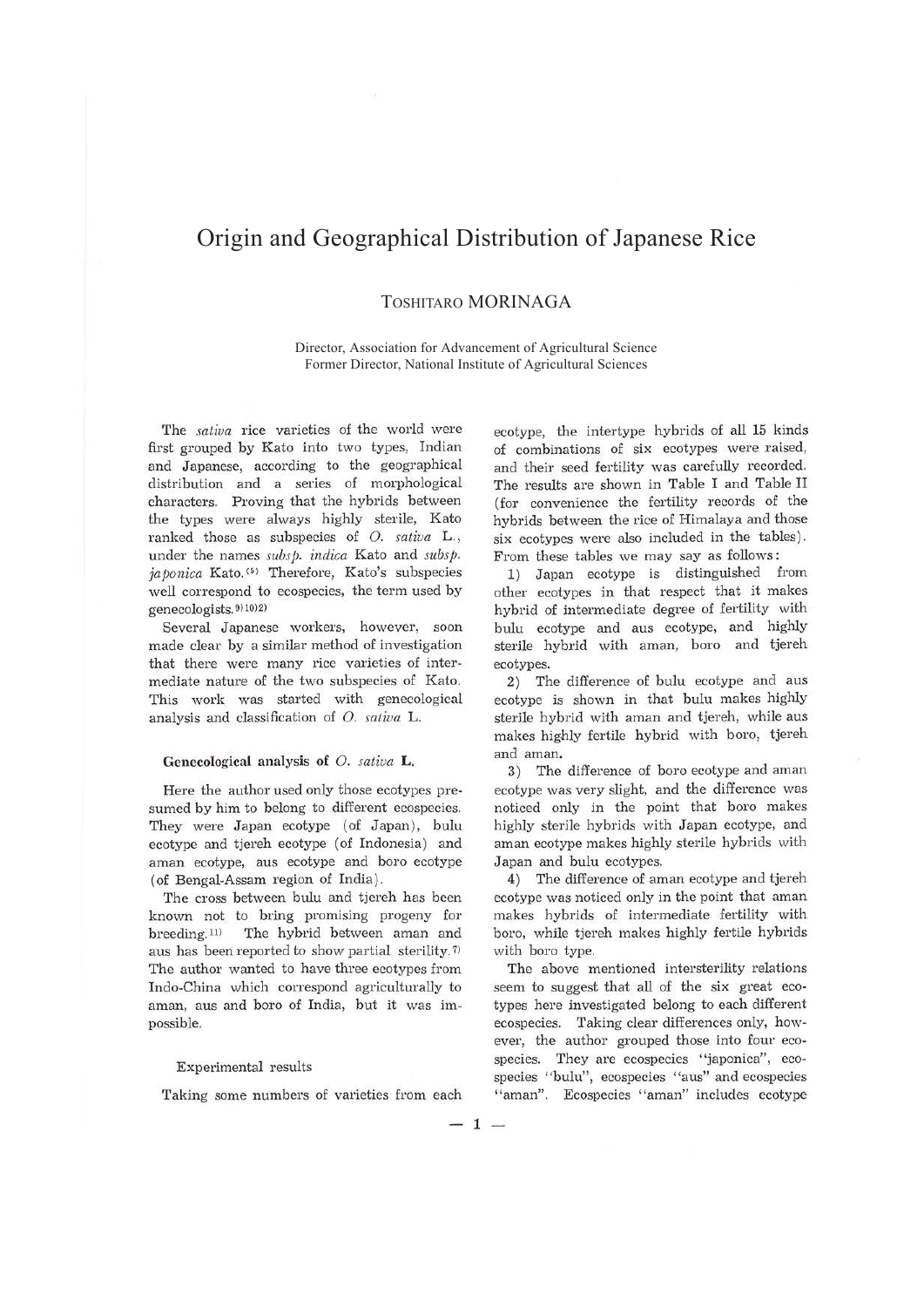"aman", ecotype "boro" and ecotype "tjereh".

It is quite an exceptional case that a Linnean species is divided into so many ecospecies. For all that, the author does not think that *0. sativa*  L. *is* a polyphiletic species as it was thought before. If it be so, where will be the primary centre of origin of 0. *sativa* L. in the meaning of Vavilov's. 12)

The following experiments were carried out referring to this problem.

## Experiments concerning the primary **centre of origin of** *0. satiua* **L.**

Vavilov assumed that the primary centre of origin of *O. satiua* **L.** was south-west Himalaya.<sup> $\eta$ </sup> Any experimental data serving to estimate this hypothesis will be very desirable. In this experiment, the fertility of the hybrids between the rice of Himalaya and the six ecotypes mentioned above were tested.

Eight varieties from Himalaya, one from Sikkim and seven from the Darjeeling district were used. The Sikkim variety contained two types, one of short cariopsis (length/width ratio 1.8) and the other of somewhat longer cariopsis (length/width ratio 2.4). Out of seven varieties from Darjeeling, three varieties were also mixtures of easily discriminable types. The length/ width ratio of cariopsis of these varieties ranged from 1.6 to 3.3, and their colour was either white or red. The Sikkim varieties showed short awns, but all Darjeeling varieties were awnless.

#### Experimental results

The results were shown in Table 1. and Table 2. Unlike inter-ecospecies hybrids discussed already, the rice of Himalaya produced hybrids of intermediate degree of fertility with all of those ecospecies. How shall we understand these strange relationships?

If the Himalaya districts are the primary centre of the *origin* of cultivated rice as Vavilov has thought, the complex of genotypes there existed long time ago and may even now be found there without clear differentiation. On the contrary, those complex of genotypes dispersed from there to every parts of Asia gradually differentiated to have their own gene pat-

terns harmonized themselves and harmonized to all ecological factors they met with. 8)4) Such differences of gene patterns are clearly traceable for those ecospecies mentioned above.

If the Himalaya districts are the primary centre of the origin of cultivated rice, it may not be strange that all ecospecies or ecotypes make hybrids of intermediate degree of fertility with the rice of Himalaya. When two ecospecies having quite different genic patterns are mated their hybrids will show high sterility. If the difference of the genie patterns of two ecospecies is not so large, the hybrids will show low sterility. From the results of the present experiments, the author assumes that the primary centre of the origin of cultivated rice is southeast Himalaya.

## **Classification of ecospecies "japonica" and its distribution.**

The rice group recognised by Kato as *subsp. japoica* was ordinary Japanese rice (ecotype "iaponica"). It will be distinguished from *subsp. indica* by the following characters: leaves of narrow and deep green color, wide angle formed by the uppermost leaf and the stem, thick and broad grains, various gradation of awns or awnless, thick and comparatively long hairs on the glumes, spikelet or cariopsis not stained with phenol and cariopsis falls to pieces with alkali. Among these characters, the shape of grains (length/width ratio) and phenol reaction are easily applicable with good success.

According to Nagamatsu<sup>6</sup> rice varieties which produce round grains, the length/width ratio less than 2, distributed throughout Asia. The frequency of occurrence, however increases as the latitude becomes higher. Thus, all ordinary rice varieties of Japan and Korea belong to this type. This is the type of *subsp. japonica*  Kato.

So far as the author's experiment is concerned, the ratio for North China varieties ranged from 1.7 to 2.5, and those below 2 were usually phenol reaction  $-$ , while those above 2 were usually phenol reaction  $+$ . By the hybrid fertility test, the phenol reaction-varieties were proved to belong to ecotype "japonica". Many Japanese workers proved already that ecotype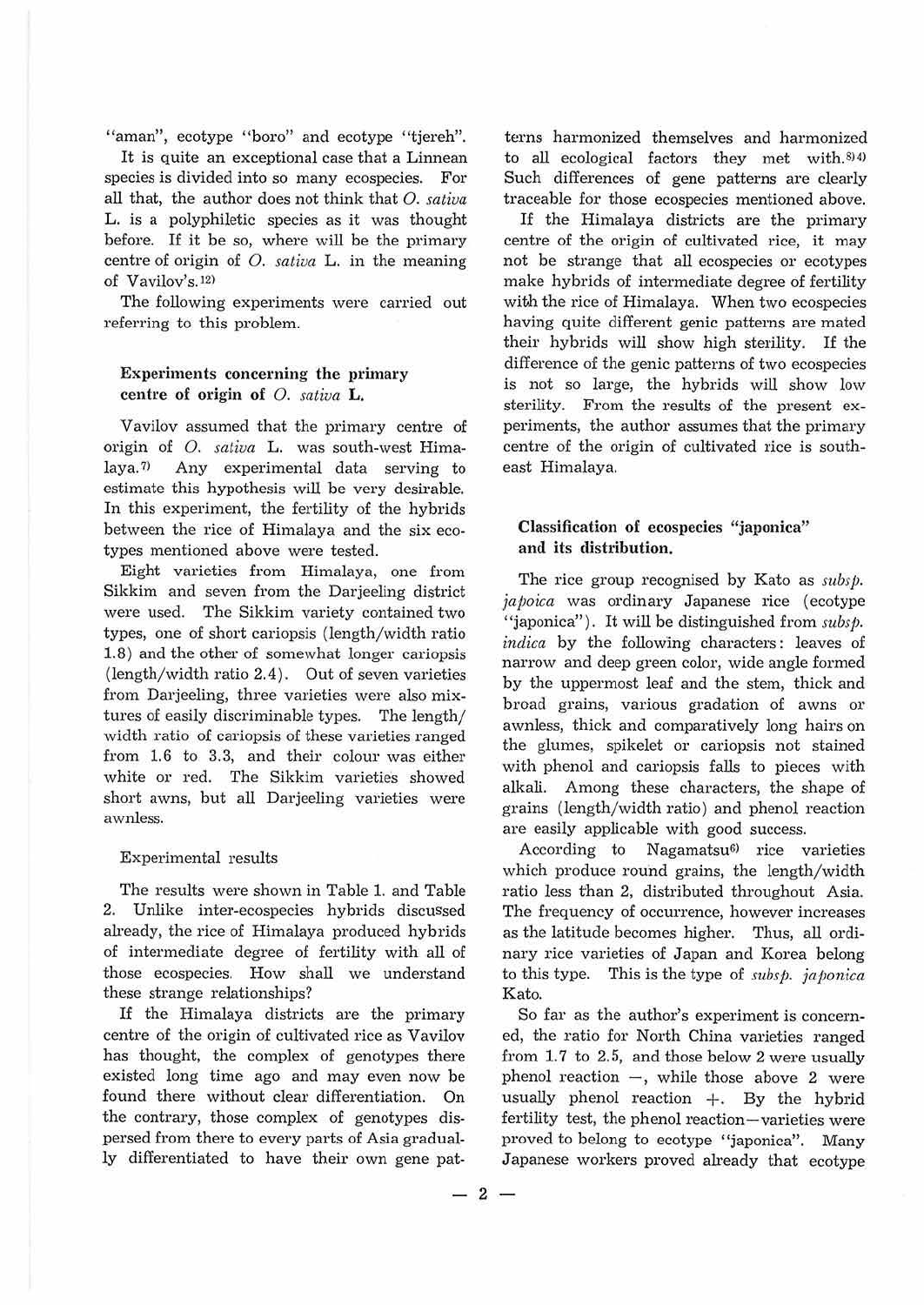|                           | Ordinary<br>Japanese<br>rice | Aus                            | Boro       | Aman       | Tjereh          | Bulu           | Rice<br>of<br>Himalaya |
|---------------------------|------------------------------|--------------------------------|------------|------------|-----------------|----------------|------------------------|
| Ordinary Japanese<br>rice |                              | 56<br>(50)                     | 27<br>(39) | 28<br>(56) | 16<br>(81)      | 66<br>(62)     | 63<br>(15)             |
| Aus                       | $\! +$                       |                                | 90<br>(17) | 79<br>(29) | 87<br>(18)      | 62<br>(18)     | 65<br>(14)             |
| Boro                      |                              | $\boldsymbol{+}\boldsymbol{+}$ |            | 64<br>(18) | 80<br>(17)      | 41<br>(26)     | 63<br>(13)             |
| Aman                      | --                           | $+ +$                          | $+$        |            | 83<br>(29)      | 22<br>(41)     | 62<br>(16)             |
| Tjereh                    | ī                            | $++$                           | $++$       | $++$       |                 | $25\,$<br>(28) | $65\,$<br>(11)         |
| Bulu                      | $\ddot{}$                    | $^{+}$                         | $\! +$     |            |                 |                | $\binom{59}{1}$        |
| Rice of Himalaya          | $\boldsymbol{+}$             | $+$                            | $\! +$     | $+$        | $+$<br>$\omega$ | $+$            |                        |

Table 1. Average fertility of the 15 inter-type combination hybrids of 6 main Asian ecotypes, and the average fertility of the hybrids of those ecotypes and the rice of Himalaya.

Note: 1. Figures without parentheses show average fertility of corresponding hybrid

2. Figures in parentheses show the number of hybrids of different varietal combinations, from those the average fertility was calculated.

3.  $++$  shows average fertility over 70%.

 $+$  shows average fertility 70%  $-$  30%.

shows average fertility less than 30%, A

|  | Table 2. Relative affinity of the 6 main ecotypes shown by the hybrid fertility and the affinity |
|--|--------------------------------------------------------------------------------------------------|
|  | of the rice of Himalaya and the 6 main ecotypes.                                                 |

|                              | $++$                                | $+$                                  |                                      |
|------------------------------|-------------------------------------|--------------------------------------|--------------------------------------|
| Ordinary<br>Japanese<br>rice | Ordinary<br><b>Japanese</b><br>rice | Bulu<br>Aus                          | Aman<br>Boro<br>Tjereh               |
| Aus                          | (Aus)<br>Boro<br>Tjereh<br>Aman     | Bulu<br>Ordinary<br>Japanese<br>rice |                                      |
| Boro                         | (Boro)<br>Aus<br>Tjereh             | Aman<br>Bulu                         | Ordinary<br>Japanese<br>rice         |
| Aman                         | (Aman)<br>Tjereh<br>Aus             | Boro                                 | Ordinary<br>Japanese<br>rice<br>Bulu |

 $-3-$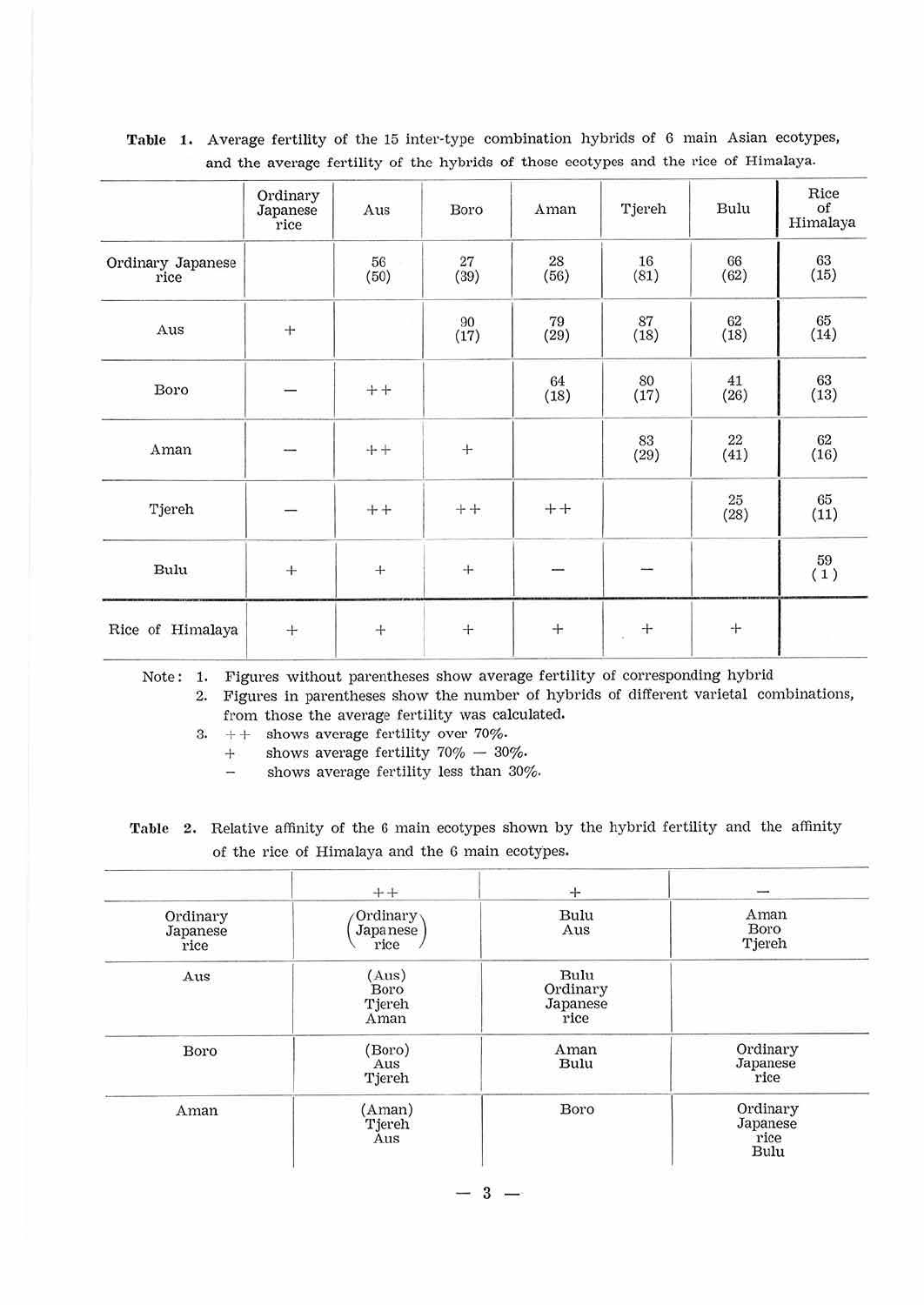| Tjereh              | (Tjereh)<br>Aus<br>Aman<br>Boro |                                                                       | Bulu<br>Ordinary<br>Japanese<br>rice |
|---------------------|---------------------------------|-----------------------------------------------------------------------|--------------------------------------|
| Bulu                | (Bulu)                          | Ordinary<br>Japanese<br>rice<br>Aus<br>Boro                           | Tjeren<br>Aman<br>$\mathcal{L}$      |
| Rice of<br>Himalaya |                                 | Ordinary<br>Japanese<br>rice<br>Aus<br>Bulu<br>Boro<br>Aman<br>Tjereh |                                      |

Note:  $++$  Average fertility over 70%.

 $+$  Average fertility  $70\%$  -  $30\%$ .

Average fertility less than 30%,

"japonica" also distribute in Central China.

Studying the rice of Indo-China peninsula, Chol> proved the tendency that shorter grain varieties are found in the district of higher altitude. He finally discovered in the northern part of Laos 12 japonica varieties of which length/width ratio of grains was less than 2. He also collected in Laos, several glabrous varieties. The length/width ratio of grains of those varieties ranged from 1. 9 to 2. 9, but their phenol reaction was always  $-$ . These varieties were proved by the author to produce highly fertile hybrid with ordinary Japanese varieties. This type may be called ecotype "nuda".<sup>6)</sup> Thus we can trace in Laos ecotype "japonica" and ecotype "nuda", both belong to ecospecies "japonica". The round grain rice and the semiround grain rice grown in North Vietnam are very likely to belong also to ecospecies "japonica".

#### **Conclusion**

1) Genecologically cultivated rice was classified as follows :

Cultivated rice *0. saliva* L.

- Cultivated rice *O. sativa* L.<br>1. ecospecies "aman" (1. ecotype "aman" (*subsp. indica* Kato) 2. ecotype "boro" 3. ecotype "tjereh"
- 2. ecospecies "aus"
- 3. ecospecies "bulu"
- 4. ecospecies "japonica" 1. ecotype "japonica" (mbsj>. *ja/>0nica* Kato)
	- Kato)<br>2. ecotype "nuda"
- 2) The primary centre of the origin of cultivated rice was asumed to be southeast Himaraya.
- 3) Special gene pattern of ecospecies "japoneca" will probably be established around south-east Himaraya.

#### **References**

- 1) Cho, J. Cultivated Rice Plants in the Basin of Mekong River. Rep. Synth. Res. Cult. of S. E. Asia. No. 1., 1960.
- 2) Clausen, J. et al. The Concept of Species Based on Experiment. Am. Jou. Bot. 26: 103-106, 1939.
- 3) Coyaud, Y. Le Riz, Étude Botanique, Génétique, Physiologique, Agrologique et Technologique Appliquée a L'Indochine, 1950.
- 4) Dobzhansky, Th. Genetic Nature of Species Differences. Am. Nat. 71: 404-420, 1937.
- 5) Kato, s. On the Affinity of Rice Plants, O. *satiua* L. Jour. Dep. Agt·. Kyushu Imp. Univ. 2: 241-276, 1930.
- 6) Nagamatsu, T. Studies of the Geographical Distribution of Cultivated Rice III. Classification of Cultivated Rice by the Grain Size and Shape, and Their Geographical distribution. (In Japanese). Mem. Jap. Soc. Agr. 14: 132- 145, 1942.

 $-4-$